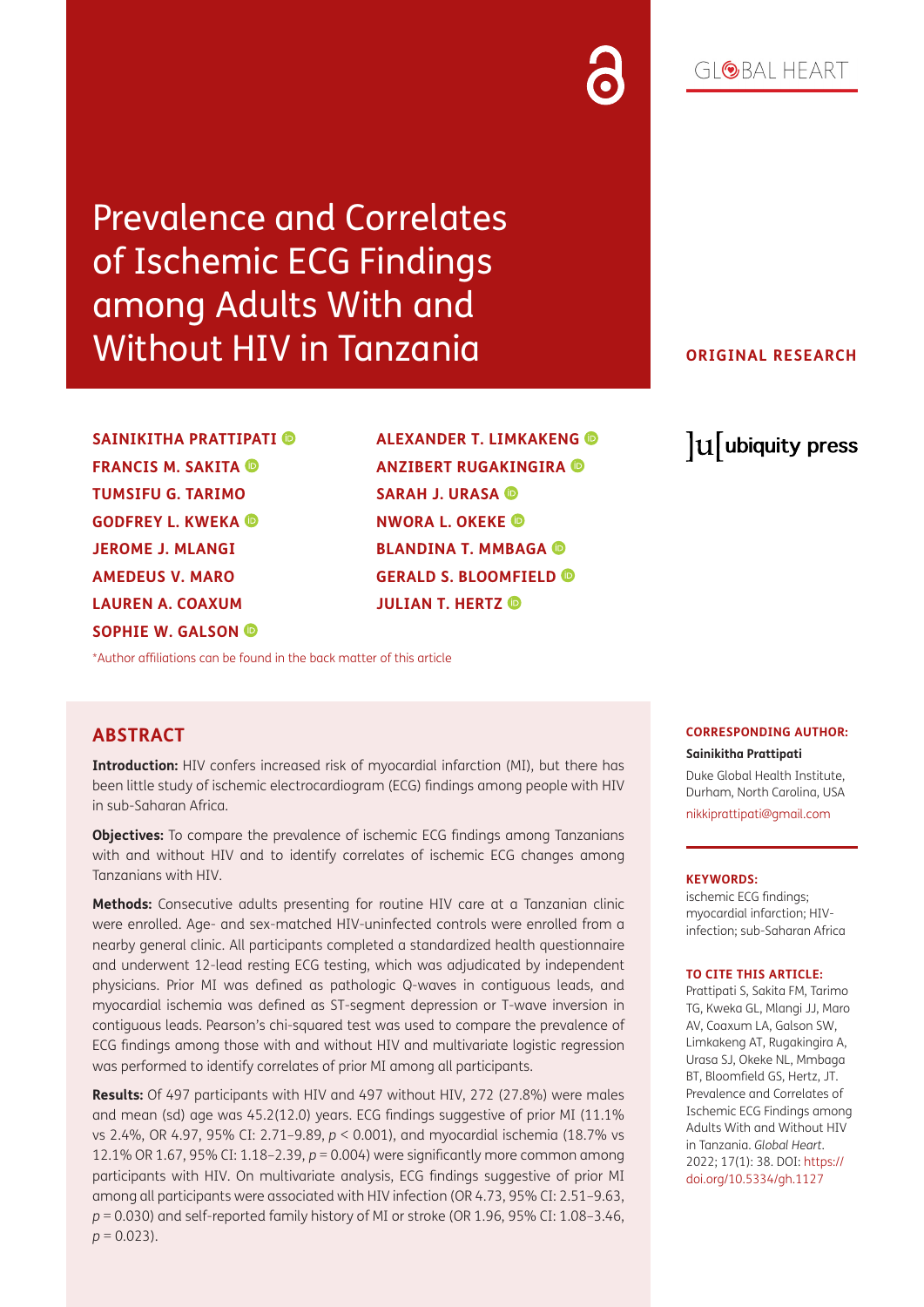**Conclusions:** There may be a large burden of ischemic heart disease among adults with HIV in Tanzania, and ECG findings suggestive of coronary artery disease are significantly more common among Tanzanians with HIV than those without HIV.

Prattipati et al. **2** *Global Heart* DOI: 10.5334/gh.1127

#### **INTRODUCTION**

People with HIV (PWH) in high-income settings are at approximately double the risk of atherosclerotic cardiovascular disease (ASCVD) than those without HIV [\[1\].](#page-10-1) Reasons for the association between HIV and ASCVDs like myocardial infarction (MI) include chronic inflammation and immune activation, increased susceptibility to insulin resistance and hyperlipidemia, and perhaps antiretroviral therapy [[2,](#page-10-2) [3\]](#page-10-3). Given recent advances in antiretroviral therapy, ASCVD is now a leading cause of death among PWH in high-income settings [[4](#page-11-0)[–6\]](#page-11-1). In sub-Saharan Africa (SSA), where the burden of HIV is greatest [\[7\],](#page-11-2) there has been substantially less study of ASCVDs like MI among PWH [\[8](#page-11-3)].

A recent systematic review identified only two studies examining the burden of MI among PWH in SSA [\[9\].](#page-11-4) These studies, both conducted within the same cohort in South Africa in 2006-2008, found a very low burden of MI among PWH [\[10\].](#page-11-5) A separate, more recent study found low prevalence of coronary artery calcification among adults both with and without HIV in Uganda using cardiac computed tomography, which is potentially suggestive of low risk for MI [\[11\].](#page-11-6) To our knowledge, there have been no other studies of the prevalence or predictors of MI among PWH in SSA. Moreover, although multiple studies have established that PWH in high-income settings are at increased risk of MI [\[12\]](#page-11-7), there are few studies comparing the MI risk among HIV-infected and HIV-uninfected populations in SSA.

Determining the burden of MI in SSA is challenging, particularly given resource constraints in some areas of the region. In Tanzania, for example, access to cardiac biomarker assays, coronary angiography, echocardiography, and specialized cardiac care is extremely limited [\[13\].](#page-11-8) Moreover, a growing body of evidence suggests that even in settings where some diagnostic capacity exists, diagnostic testing for MI is uncommon and MI cases are frequently missed [\[14,](#page-11-9) [15\]](#page-11-10). One potential approach for describing the burden of prior MI among PWH in resource-limited settings like Tanzania is through electrocardiogram (ECG) screening. ECGs contain a wealth of information, including evidence of prior MI and myocardial ischemia [\[16\]](#page-11-11). A number of studies have examined ECG features of adults with and without HIV in SSA, but these studies have primarily investigated ventricular hypertrophy, arrythmias, and the QTc interval [[17](#page-11-12)[–21\]](#page-11-13). One study examined the prevalence of ischemic ECG findings among a cohort of 155 Ugandan adults with HIV and found that 9% of participants had ischemic ECGs which was not significantly different from HIV-uninfected participants [\[22\].](#page-11-14) Beyond this study, there is scant data describing the prevalence of ischemic ECG findings among PWH in SSA, and there is no such data from Tanzania.

The purpose of this study was to [\[1\]](#page-10-1) determine the prevalence of ECG findings suggestive of prior MI and myocardial ischemia among adults with HIV in Tanzania, [\[2\]](#page-10-2) to compare the prevalence of ischemic ECG findings among Tanzanians with and without HIV, and [\[3\]](#page-10-3) to identify correlates of ECG findings of prior MI among PWH in Tanzania. Given growing evidence that QTc prolongation is more common among adults with HIV than those without HIV, placing them at increased risk of sudden cardiac death [\[18,](#page-11-15) [23](#page-11-16), [24\]](#page-12-0), a secondary aim of this study was to describe the prevalence of QTc prolongation among Tanzanians with and without HIV. To do so, we conducted a prospective observational study in the Kilimanjaro Region of northern Tanzania.

#### **METHODS SETTING**

This study was conducted at two healthcare facilities in Moshi, Tanzania. Participants with HIV were recruited from Majengo Care and Treatment Center (MCTC), a government-funded clinic that provides routine outpatient HIV care, including antiretroviral (ARV) therapy. MCTC cares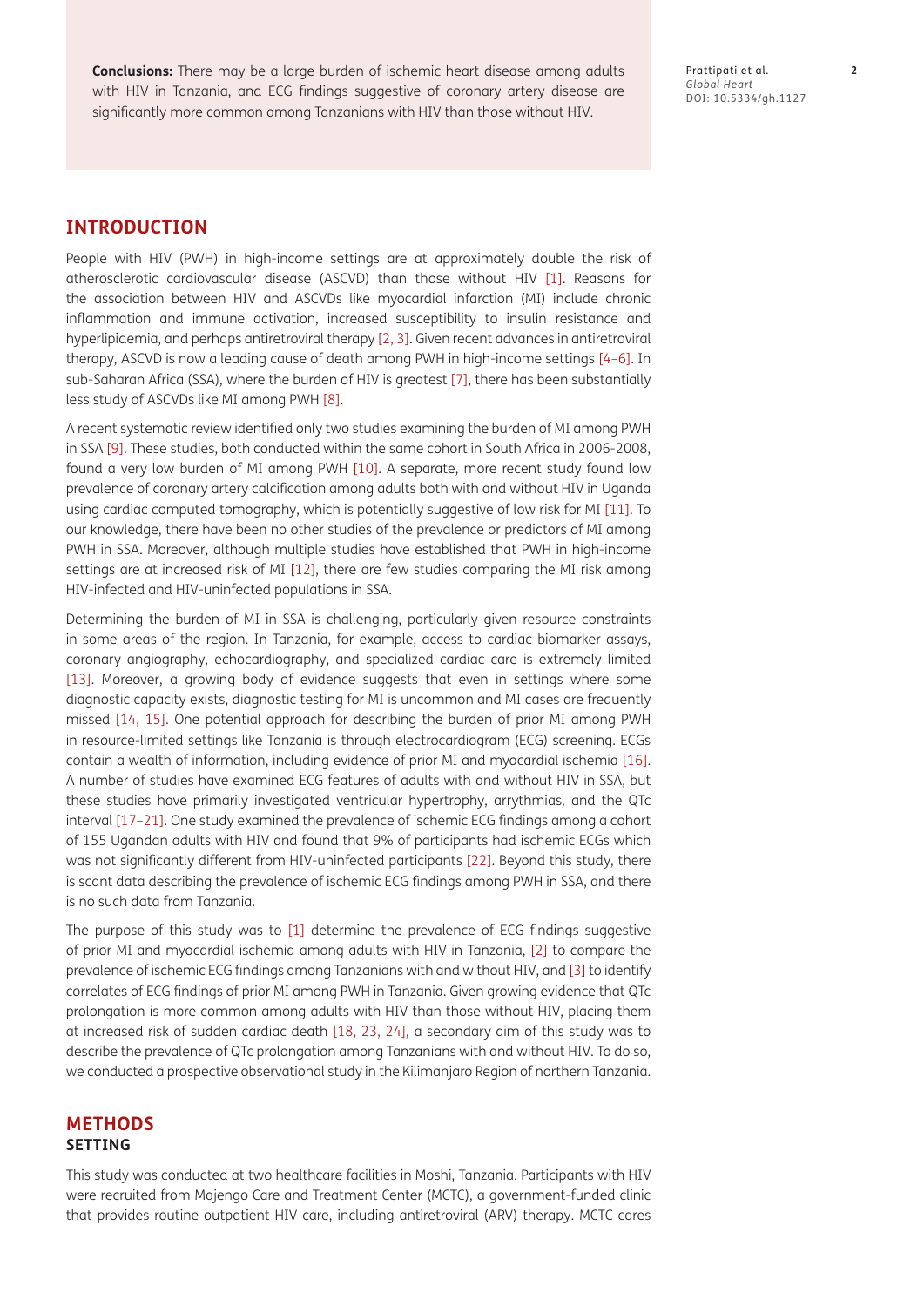for approximately 1200 adults, from both the urban center of Moshi as well as surrounding rural districts. HIV-uninfected controls were recruited from the outpatient department (OPD) at Kilimanjaro Christian Medical Centre (KCMC), a hospital located within the same town. The KCMC OPD cares for adults presenting for low-acuity unscheduled care.

#### **PARTICIPANT SELECTION**

All patients ≥ 18 years of age presenting to MCTC for routine HIV care were eligible for study inclusion; there were no exclusion criteria. Patients were consecutively approached by study staff upon arrival to MCTC and offered enrollment. Participants were recruited from 1 September 2020 until 1 March 2021.

For each enrolled participant with HIV, an HIV-uninfected control was enrolled in a 1:1 manner from the KCMC OPD. HIV-uninfected controls were age- and sex-matched to enrolled participants with HIV, with age-matching defined as age within five years. Controls were excluded from the study if they reported having HIV. Participants were recruited from 1 October 2020 until 1 October 2021.

#### **STUDY PROCEDURES**

After obtaining informed consent, trained research assistants administered a standardized survey, adapted from the WHO STEPS instrument for non-communicable disease [\[25\]](#page-12-1). All participants were asked to provide information about their medical comorbidities, medication use, and lifestyle behaviors. Research assistants measured each participant's blood pressure, height, and weight. A point-of-care glucose was obtained using a glucometer (GlucoPlus Blood Glucose Monitoring System, GlucoPlus, Montreal, Canada), and participants were asked if they had consumed anything earlier in the day to determine whether the measured glucose value represented a fasting or random glucose. A resting twelve-lead ECG was obtained using a tablet-based ECG machine (PADECG, Edan Instruments, Shenzhen, China).

For participants with HIV, data regarding their history of HIV care, including time since diagnosis, current and prior ART use, duration of ART therapy, most recent CD4, and most recent HIV viral load, were collected directly from their medical record at MCTC.

For HIV-uninfected participants, HIV-negative status was confirmed at time of enrollment via Standard Diagnostics Bioline HIV 1/2 assay (Standard Diagnostics, Suwon, Korea). Pre- and post-counseling accompanied all HIV testing, and any positive results were followed-up with subsequent linkage to appropriate follow-up care.

#### **STUDY DEFINITIONS**

ECG findings of prior MI and myocardial ischemia were defined according to ECG criteria in the Fourth Universal Definition of MI guidelines [\[16\].](#page-11-11) Specifically, prior MI was defined as the presence of pathologic Q waves in at least two contiguous leads; different cutoffs for pathologic Q wave width and depth were used depending on the specific lead, as per universal guidelines [\[16\]](#page-11-11). Myocardial ischemia was defined as ST depressions ≥0.5 mm in at least two contiguous leads or T wave inversions ≥1 mm in at least two contiguous leads. The PADECG machine automatically calculates a QTc interval for each ECG using the Bazett formula. Prolonged QTc was defined as QTc interval ≥450 ms for males and ≥460 ms for females, in accordance with international guidelines [\[26\].](#page-12-2) Hypertension was defined by participant selfreport of hypertension or measured systolic blood pressure ≥140 mmHg or diastolic blood pressure ≥90 mmHg. Diabetes was defined by participant self-report of diabetes or random glucose ≥126 mg/dl or fasting glucose ≥200 mg/dl. Point-of-care glucose was considered a fasting glucose value if the participant reported consuming nothing earlier in the day other than water, and all other point-of-care glucose results were categorized as random glucose values. Obesity was defined as measured body mass index (BMI) ≥30 kg/m2. Virologic suppression was defined as most recent HIV RNA viral load < 200 copies/ml. Sedentary lifestyle was defined as participant self-report of <150 minutes of moderately vigorous exercise per week, as per WHO guidelines [\[27\]](#page-12-3). Secondary education was defined as self-report of any formal secondary school education. Family history of MI or stroke was defined as self-report of MI or stroke in a firstdegree relative. Lifestyle behaviors such as tobacco use, alcohol use, and fruit and vegetable consumption, were also defined by participant self-report.

Prattipati et al. **3** *Global Heart* DOI: 10.5334/gh.1127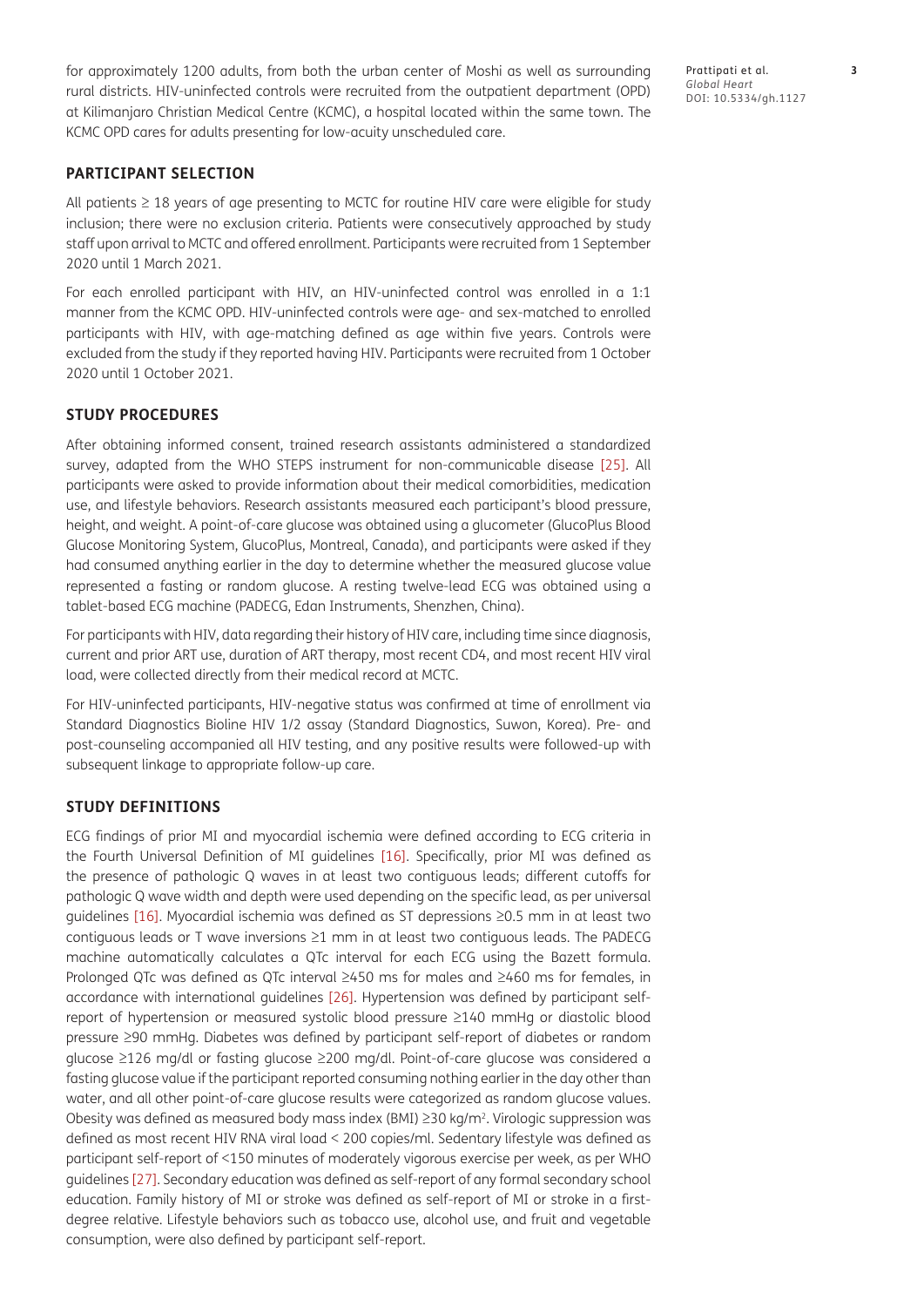#### **ECG INTERPRETATION**

All ECGs were interpreted by at least two independent physician adjudicators (JTH, ATL, SWG, FMS, AVM, LC). Physician adjudicators were trained in either emergency medicine or cardiology and were blinded to all clinical data other than participant age and sex. Adjudicators were asked to identify the ECG rhythm (sinus, atrial fibrillation, or other) as well as determine the presence of prior MI and/or myocardial ischemia, using the criteria outlined above. In cases of disagreement, a third physician adjudicator served as the tiebreaker. Agreement between adjudicators regarding the presence of myocardial ischemia was excellent (95.2% agreement,  $\kappa$  = 0.818). Although ECG tracings were obtained and shared with the primarily clinical team immediately, formal adjudication by physician adjudicators for study definition purposes was performed on a delayed basis, typically within one week of enrollment. All clinically actionable ECG findings were shared with the primary clinical team.

#### **SAMPLE SIZE CALCULATION**

There were scant data describing the prevalence of ischemic ECG findings in PWH in SSA from which to estimate an appropriate sample size for this analysis. A large study of patients primarily from Europe and North America found that 18.5% of participants with HIV had ECG evidence of prior infarct or ischemia [\[28\]](#page-12-4). Assuming the prevalence of ischemic ECG findings would be the same in our study population, a sample size of 473 persons would be needed to determine this proportion with 95% confidence and a 3.5% margin of error.

#### **STATISTICAL ANALYSES**

The primary study outcome was the prevalence of prior MI among participants with and without HIV. Secondary outcomes were the proportion of participants with myocardial ischemia and prolonged automated QTc interval. BMI was calculated directly from measured weight and height. Pearson's chi-squared test was used to compare the prevalence of prior MI, myocardial ischemia, and prolonged automated QTc interval among participants with and without HIV. Additional statistical analyses were performed to identify covariates of prior MI among all participants. Univariate associations between participant characteristics and prior MI were assessed via Welch's t-test for continuous variables or Pearson's chi-squared for categorical variables. Fisher's exact test was used when expected cell count was <5. Multivariate logistic regression was then performed to identify predictors of prior MI among all participants. Any variable with evidence of possible univariate association with prior MI (*p* < 0.10) was included in the multivariate model; age and sex were also forced into the model. Additional sub-group analyses were performed to identify covariates of prior MI participants using the same approach for univariate and multivariate analyses outlined above. All statistical analyses were performed in the R suite.

#### **SENSITIVITY ANALYSES**

Despite matching participants with and without HIV by age and sex, statistically significant differences were identified between the two study populations with regards to seven baseline characteristics: secondary education, hypertension, diabetes, current alcohol use, current tobacco use, sedentary lifestyle, and daily fruit and vegetable consumption. In order to assess for possible confounding by these variables, additional sensitivity analyses were performed by excluding matched participants who were discordant with respect to each of these seven variables. For the purposes of identifying discordant pairs for sensitivity analyses, each possible confounding variable was categorized in binary fashion. After excluding matched participants who were discordant with respect to each of these possibly confounding variables, the prevalence of ECG findings suggestive of prior MI and myocardial ischemia among participants with and without HIV was again compared via Pearson's chisquared.

#### **ETHICS AND DATA AVAILABILITY**

This study received ethical approval from the Tanzania National Institute for Medical Research, the ethics committee at Kilimanjaro Christian Medical Centre in Tanzania, and the institutional review board at Duke Health. All participants provided written informed consent prior to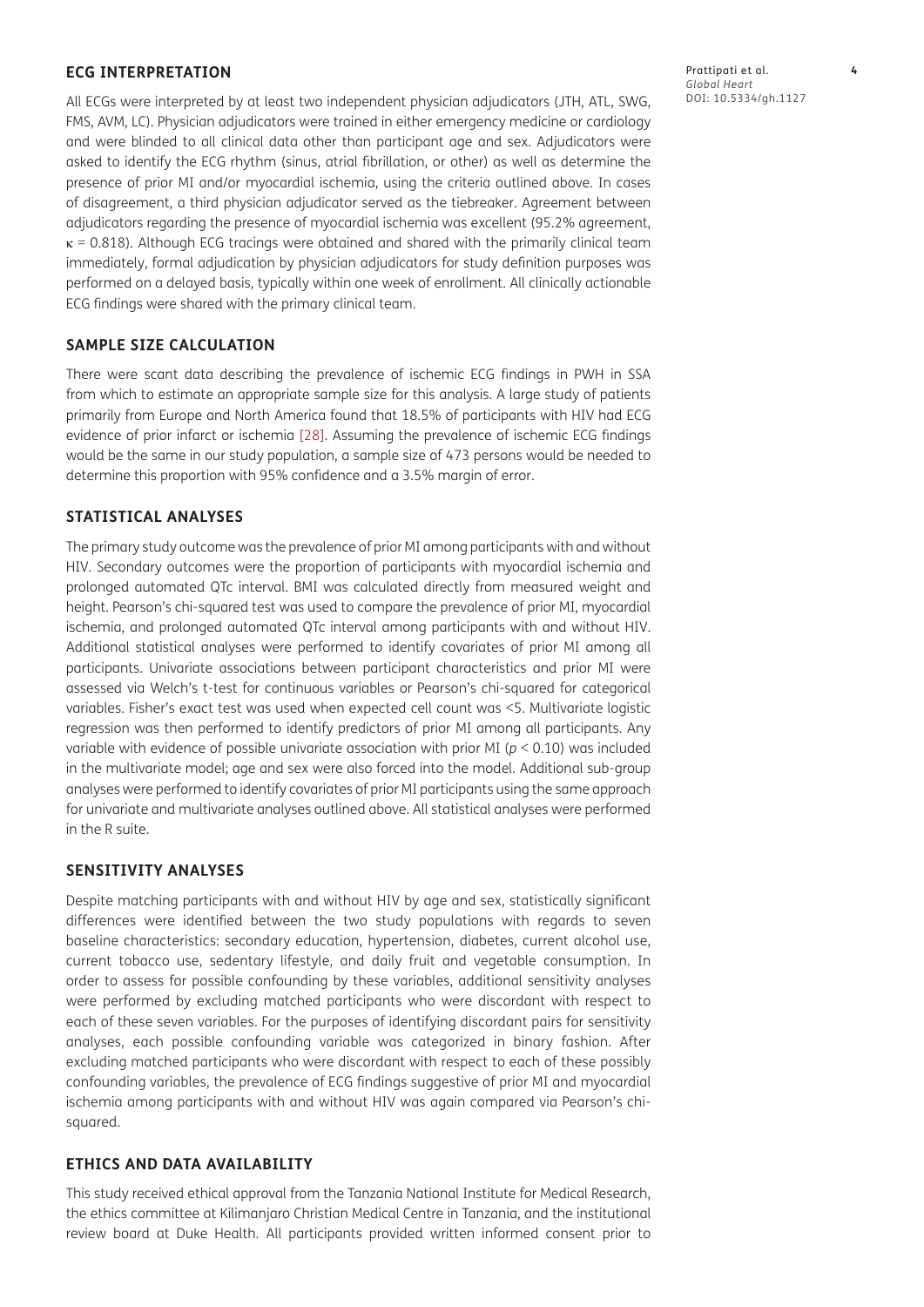enrollment. The results of all study investigations were shared with MCTC and KCMC care teams, and participants with abnormal test results were referred for further care. The data that support the findings of this study are available from the corresponding author, upon reasonable request.

**RESULTS**

Of 501 HIV-infected MCTC patients approached by research staff, 500 (99.8%) consented to participation and were enrolled. In the KCMC OPD, 5439 total patients were screened for potential enrollment as age- and sex-matched HIV-uninfected controls. Of these, 499 were eligible for enrollment. One eligible participant from the KCMC OPD declined to participate and another participant from the KCMC OPD tested positive for HIV and was therefore excluded from the study. This resulted in 497 HIV-uninfected participants. Age- and sex-matched controls were not identified for three MCTC participants prior to study conclusion; therefore, these unmatched participants were excluded from the present analysis [\(Figure 1\).](#page-4-0)



<span id="page-4-0"></span>**Figure 1** Recruitment of study participants with HIV and without HIV, northern Tanzania, 2020–2021.

Participant demographics, medical comorbidities, and lifestyle behaviors of HIV-infected and HIV-uninfected participants are summarized in [Table 1.](#page-5-0) The mean (sd) age of HIV-infected participants was 45.4 (11.3) years, and the mean (sd) age of HIV-uninfected participants was 44.9 (12.7) years (*p* = 0.492). Of HIV-infected participants, 136 (27.4%) were male and 136 (27.4%) of HIV-uninfected participants were also male. Of PWH, 496 (99.8%) were currently receiving ART, and 473 (95.6%) had achieved virologic suppression. Hypertension (OR 0.76, 95% CI: 0.59–0.98, *p* = 0.037), diabetes (OR 0.38, 95% CI: 0.22–0.63, *p* < 0.001), and a sedentary lifestyle (OR 0.74, 95% CI: 0.57–0.95, *p* = 0.021) were less common among HIV-infected participants, whereas participants with HIV were more likely to report daily fruit and vegetable consumption (OR 1.67, 95% CI: 1.10–2.57, *p* = 0.016) and current tobacco use (OR 2.89, 95% CI:1.69–5.18,  $p < 0.001$ ; [Table 1](#page-5-0)). No participant reported a known history of prior MI. The ECG findings of participants are summarized in [Table 2.](#page-6-0) Overall, ischemic ECG findings were significantly more common among participants with HIV than those without HIV, including ECG findings suggestive of prior MI (OR 4.97, 95% CI: 2.71–9.89, *p* < 0.001) and myocardial ischemia (OR 1.67, 95% CI: 1.18–2.39, *p* = 0.004). There was no significant difference in the length of the automated QTc interval among participants with HIV (mean = 419.9, sd = 23.6) compared to participants without HIV (mean  $= 417.7$ , sd  $= 21.5$ ), and between the proportion of participants with prolonged automated QTc among those with and without HIV (OR 1.37, 95% CI: 0.68–2.83, *p* = 0.384).

Sensitivity analyses are presented in [Table 3.](#page-6-1) Seven additional analyses were performed, after individually excluding matched participants who were discordant with respect to secondary education, hypertension, diabetes, current tobacco use, current alcohol use, sedentary lifestyle, or daily fruit and vegetable consumption. In each analysis, after the exclusion of discordant

*Global Heart* DOI: 10.5334/gh.1127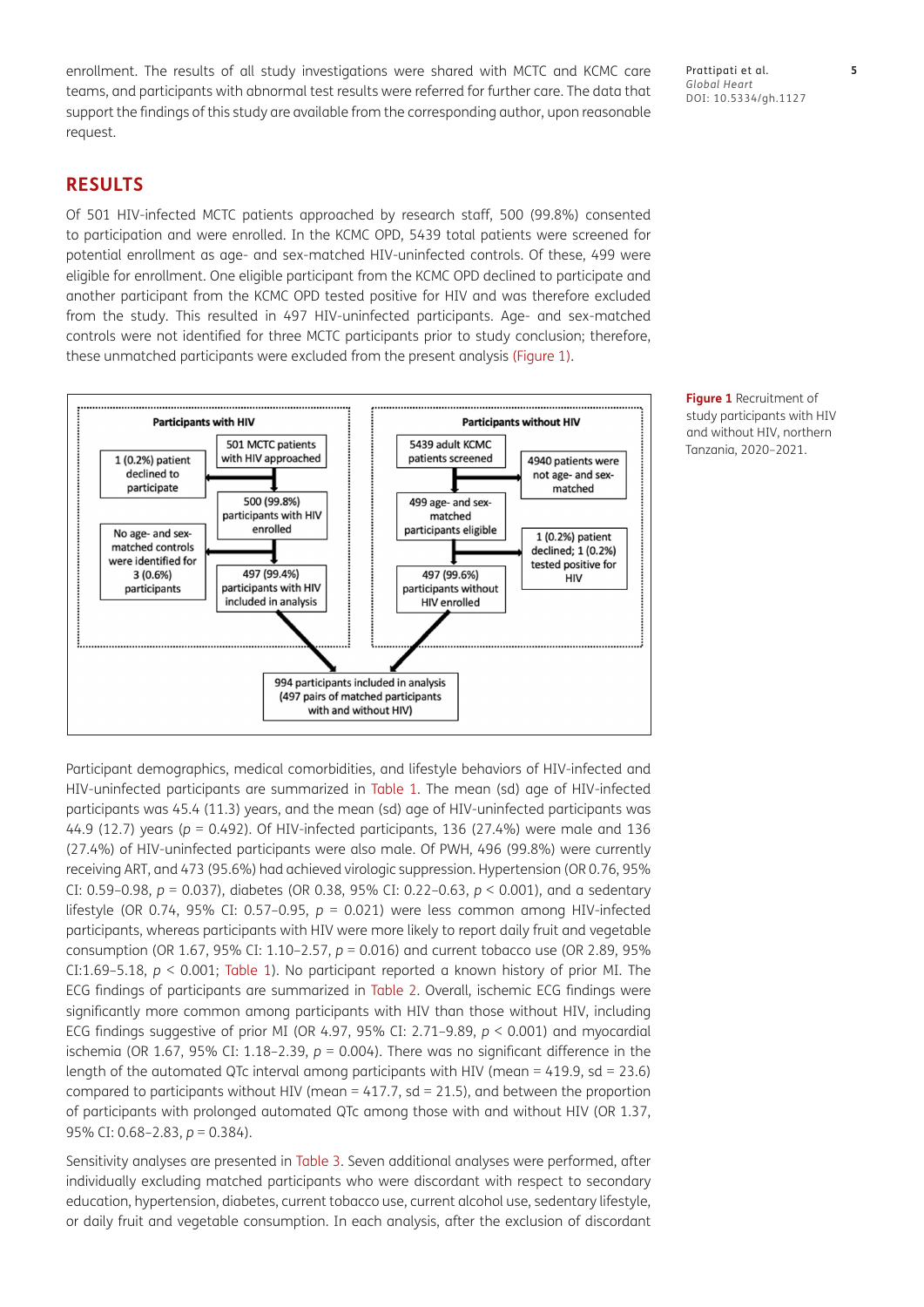|                                                      | <b>HIV-INFECTED PATIENTS</b><br>$(N = 497)$ |              | <b>HIV-UNINFECTED</b><br><b>CONTROLS (N = 497)</b> |        | OR (95% CI)         | P <sup>a</sup> |
|------------------------------------------------------|---------------------------------------------|--------------|----------------------------------------------------|--------|---------------------|----------------|
|                                                      | N                                           | (% )         | N                                                  | (%)    |                     |                |
| Male sex                                             | 136                                         | (27.4)       | 136                                                | (27.4) | $1.00(0.77 - 1.32)$ | 1.000          |
| Age, mean (sd), years                                | 45.4(11.3)                                  |              | 44.9 (12.7)                                        |        |                     | 0.492          |
| Secondary education                                  | 116                                         | (23.3)       | 262                                                | (52.7) | $0.27(0.21 - 0.36)$ | $< 0.001*$     |
| <b>HIV-related parameters</b>                        |                                             |              |                                                    |        |                     |                |
| HIV virologic suppression (<200 copies/ml)           | 473 <sup>b</sup>                            | $(95.6)^{b}$ |                                                    |        |                     |                |
| CD4, mean (sd), cells/mm <sup>3</sup>                | 487 (261.7) <sup>c</sup>                    |              |                                                    |        |                     |                |
| Years since HIV diagnosis, mean (sd)                 | 5.6(4.2)                                    |              |                                                    |        |                     |                |
| Current antiretroviral therapy                       |                                             |              |                                                    |        |                     |                |
| TDF/lamivudine/dolutegravir                          | 468                                         | (94.2)       |                                                    |        |                     |                |
| Other                                                | 28                                          | (5.6)        |                                                    |        |                     |                |
| None                                                 | $\mathbf{1}$                                | (0.2)        |                                                    |        |                     |                |
| History of protease inhibitor exposure               | 13                                          | (2.6)        |                                                    |        |                     |                |
| History of abacavir exposure                         | 15                                          | (3.0)        |                                                    |        |                     |                |
| Duration of antiretroviral therapy, mean (sd), years | 5.1(3.7)                                    |              |                                                    |        |                     |                |
| <b>Comorbidities</b>                                 |                                             |              |                                                    |        |                     |                |
| Hypertension                                         | 172                                         | (34.6)       | 204                                                | (41.0) | $0.76(0.59 - 0.98)$ | $0.037*$       |
| <b>Diabetes</b>                                      | 21                                          | (4.2)        | 52                                                 | (10.5) | $0.38(0.22 - 0.63)$ | $< 0.001*$     |
| Self-reported personal history of MI                 | $\mathbf 0$                                 | (0)          | 0                                                  | (0)    |                     |                |
| Self-reported family history of MI or stroke         | 96                                          | (19.4)       | 80                                                 | (16.1) | $1.25(0.90-1.73)$   | 0.185          |
| Obese                                                | 99                                          | (19.3)       | 96                                                 | (19.3) | $1.04(0.76 - 1.42)$ | 0.811          |
| Lifestyle behaviors                                  |                                             |              |                                                    |        |                     |                |
| Current alcohol use                                  | 242                                         | (48.7)       | 193                                                | (38.8) | $1.49(1.16-1.92)$   | $0.002*$       |
| Current tobacco use                                  | 49                                          | (9.9)        | 18                                                 | (3.6)  | $2.89(1.69 - 5.18)$ | $< 0.001*$     |
| Sedentary lifestyle                                  | 161                                         | (32.4)       | 196                                                | (39.4) | $0.74(0.57-0.95)$   | $0.021*$       |
| Daily fruit and vegetable consumption                | 62                                          | (12.5)       | 39                                                 | (7.8)  | $1.67(1.10-2.57)$   | $0.016*$       |

participants with regard to each of these variables, the prevalence of ECG findings suggestive of prior MI and myocardial ischemia remained significantly higher among participants with HIV than participants without HIV.

[Table 4](#page-7-0) presents associations between characteristics of all participants and ECG findings suggestive of prior MI. On univariate analysis, ECG findings suggestive of prior MI among all participants was associated with HIV infection (OR 4.97, 95% CI: 2.71–9.89, *p* < 0.001), family history of MI or stroke (OR 1.95, 95% CI: 1.09–3.36, *p* = 0.026), obesity (OR 0.47, 95% CI: 0.19–0.98, *p* = 0.042), current tobacco use (OR 3.08, 95% CI: 1.45–6.03, *p* = 0.005), and sedentary lifestyle (OR 0.50, 95% CI:  $0.27 - 0.88$ ,  $p = 0.015$ ). On multivariate analysis, ECG findings suggestive of prior MI among all participants was associated with HIV infection (OR 4.73, 95% CI: 2.51–9.63, *p* = 0.030) and family history of MI or stroke (OR 1.96, 95% CI: 1.08–3.46, *p* = 0.023).

[Table 5](#page-8-0) summarizes associations between characteristics of participants with HIV and ECG findings suggestive of prior MI. On univariate analysis, ECG findings suggestive of prior MI among participants with HIV was associated with male sex (OR 2.48, 95% CI: 1.39–4.41, *p* = 0.002) and current tobacco use (OR 2.31, 95% CI: 1.03–4.82, *p* = 0.044). On multivariate analysis, prior MI among participants with HIV was associated with male sex (OR 2.08, 95% CI: 1.09–3.92, *p* = 0.025) and family history of MI or stroke (OR 2.03, 95% CI: 1.04–3.84,  $p = 0.033$ ).

<span id="page-5-0"></span>**Table 1** Characteristics of adults presenting for routine outpatient HIV care and HIV-uninfected controls matched for sex and age, northern Tanzania, 2020-2021  $(N = 994)$ . HIV: Human immunodeficiency virus. TDF: Tenofovir disoproxil fumarate. MI: Myocardial infarction. <sup>a</sup> *p* values generated from Pearson's chi-squared for categorical variables and Welch's t-test for continuous variables. b Viral load data not available for 2 of 497 participants. c CD4 data not available for 7 of 497 participants.

 $* p < 0.05$ .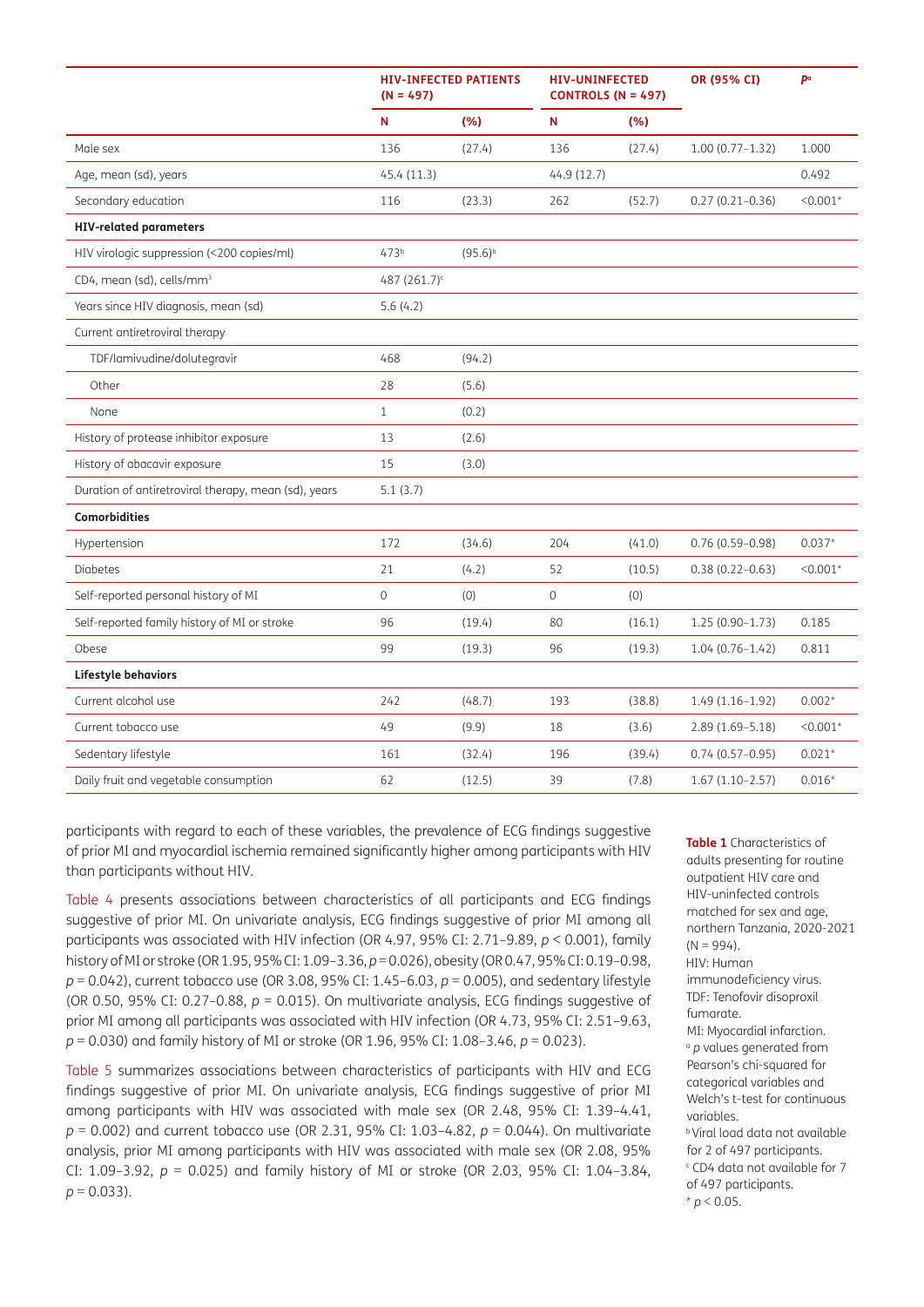|                                           | <b>HIV-INFECTED</b><br>PATIENTS (N = 497) |        | <b>HIV-UNINFECTED</b><br><b>CONTROLS (N = 497)</b> |        | OR (95% CI)         | pa         |
|-------------------------------------------|-------------------------------------------|--------|----------------------------------------------------|--------|---------------------|------------|
|                                           | N                                         | (% )   | N                                                  | (%)    |                     |            |
| Rhythm                                    |                                           |        |                                                    |        |                     |            |
| Sinus                                     | 497                                       | (100)  | 496                                                | (99.8) |                     |            |
| Other                                     | $\Omega$                                  | (0)    | $\mathbf{1}$                                       | (0.2)  |                     |            |
| <b>Ischemic findings</b>                  |                                           |        |                                                    |        |                     |            |
| Prior MI                                  | 55                                        | (11.1) | 12                                                 | (2.4)  | 4.97 (2.71-9.89)    | $< 0.001*$ |
| Myocardial ischemia                       | 93                                        | (18.7) | 60                                                 | (12.1) | $1.67(1.18-2.39)$   | $0.004*$   |
| Either prior MI or<br>myocardial ischemia | 136                                       | (27.4) | 70                                                 | (14.1) | $2.29(1.67 - 3.18)$ | $< 0.001*$ |
| QTc Interval                              |                                           |        |                                                    |        |                     |            |
| Automated QTc interval,<br>mean (sd)      | 419.9 (23.6)                              |        | 417.7 (21.5)                                       |        |                     | 0.132      |
| Prolonged automated<br>QTc interval       | 19                                        | (3.8)  | 14                                                 | (2.8)  | $1.37(0.68 - 2.83)$ | 0.384      |

Prattipati et al. **7** *Global Heart* DOI: 10.5334/gh.1127

<span id="page-6-0"></span>**Table 2** Electrocardiographic features of adults engaged in HIV care and HIV-uninfected controls, northern Tanzania,  $2020 - 2021$  (N = 994).  $*$  p < 0.05.

<sup>a</sup> *p* values generated from Pearson's chi-squared for categorical variables and Welch's t-test for continuous variables.

| <b>SENSITIVITY ANALYSIS</b>                                                                | <b>PARTICIPANTS</b><br><b>WITH HIV, N (%)</b> | <b>PARTICIPANTS</b><br><b>WITHOUT HIV, N (%)</b> | <b>ODDS RATIO</b><br>(95% CI) | P          |
|--------------------------------------------------------------------------------------------|-----------------------------------------------|--------------------------------------------------|-------------------------------|------------|
| Excluding matched participants<br>with discordant education levels                         | $N = 354$                                     | $N = 354$                                        |                               |            |
| Myocardial ischemia                                                                        | 65 (18.5)                                     | 37(10.5)                                         | 1.92 (1.25, 3.00)             | $0.003*$   |
| Prior MI                                                                                   | 36 (10.3)                                     | 7(2.0)                                           | 5.51 (2.55, 13.80)            | $< 0.001*$ |
| Excluding matched participants<br>with discordant hypertension                             | $N = 485$                                     | $N = 485$                                        |                               |            |
| Myocardial ischemia                                                                        | 88 (18.1)                                     | 58 (12.0)                                        | 1.63 (1.14, 2.34)             | $0.007*$   |
| Prior MI                                                                                   | 53 (10.9)                                     | 12(2.5)                                          | 4.78 (2.60, 9.53)             | $< 0.001*$ |
| Excluding matched participants<br>with discordant diabetes                                 | $N = 467$                                     | $N = 467$                                        |                               |            |
| Myocardial ischemia                                                                        | 89 (19.1)                                     | 56 (12.0)                                        | 1.73 (1.20, 2.49)             | $0.003*$   |
| Prior MI                                                                                   | 51 (10.9)                                     | 11(2.4)                                          | 5.02 (2.67, 10.3)             | $< 0.001*$ |
| Excluding matched participants<br>with discordant alcohol use                              | $N = 446$                                     | $N = 446$                                        |                               |            |
| Myocardial ischemia                                                                        | 84 (18.8)                                     | 52 (11.7)                                        | 1.76 (1.21, 2.57)             | $0.003*$   |
| Prior MI                                                                                   | 49 (11.0)                                     | 10(2.2)                                          | 5.31 (2.76, 11.30)            | $< 0.001*$ |
| Excluding matched participants<br>with discordant tobacco use                              | $N = 464$                                     | $N = 464$                                        |                               |            |
| Myocardial ischemia                                                                        | 86 (18.5)                                     | 58 (12.5)                                        | 1.59 (1.11, 2.29)             | $0.011*$   |
| Prior MI                                                                                   | 47 (10.1)                                     | 12(2.6)                                          | 4.20 (2.26, 8.42)             | $< 0.001*$ |
| Excluding matched participants<br>with discordant sedentary<br>lifestyle                   | $N = 457$                                     | $N = 457$                                        |                               |            |
| Myocardial ischemia                                                                        | 81 (17.7)                                     | 54(11.8)                                         | 1.61 (1.11, 2.34)             | $0.012*$   |
| Prior MI                                                                                   | 52 (11.4)                                     | 12(2.6)                                          | 4.71 (2.56, 9.40)             | $< 0.001*$ |
| Excluding matched participants<br>with discordant daily fruit and<br>vegetable consumption | $N = 473$                                     | $N = 473$                                        |                               |            |
| Myocardial ischemia                                                                        | 90 (19.0)                                     | 59 (12.5)                                        | 1.65 (1.16, 2.36)             | $0.006*$   |
| Prior MI                                                                                   | 53 (11.2)                                     | 11(2.3)                                          | 5.23 (2.80, 10.74)            | $< 0.001*$ |

<span id="page-6-1"></span>**Table 3** Sensitivity analyses comparing the prevalence of ECG findings suggestive of myocardial ischemia and prior myocardial infarction among adults with and without HIV in Tanzania.  $* p < 0.05$ .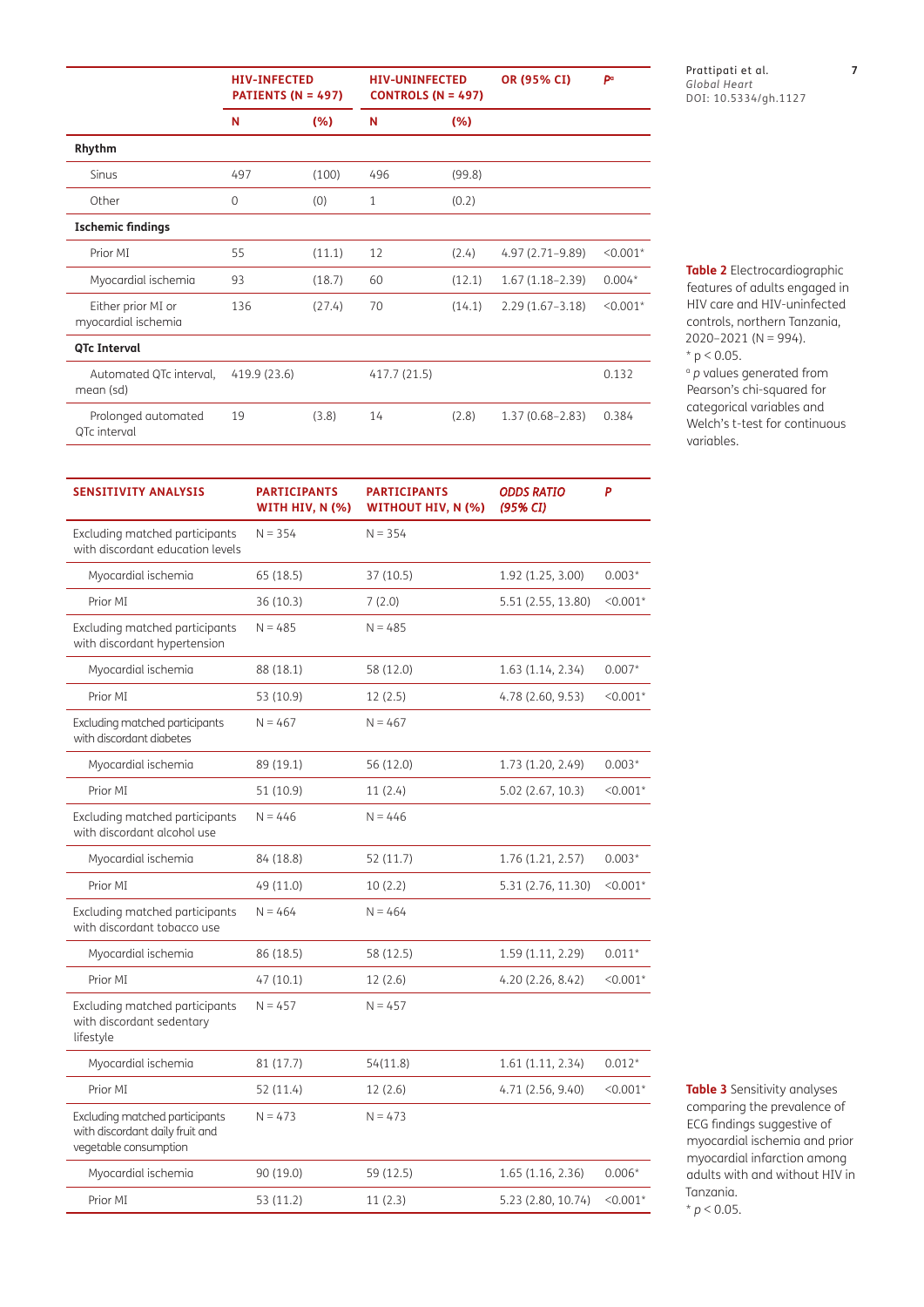| <b>CATEGORICAL</b><br><b>VARIABLES</b>          | <b>PARTICIPANTS</b><br><b>WITH PRIOR MI</b><br>$(N = 67)$ , N $(\%)$ | <b>PARTICIPANTS</b><br><b>WITHOUT PRIOR</b><br>$MI(N = 927)$ , N (%) | <b>UNADJUSTED</b><br><b>UNIVARIATE</b><br>OR (95% CI) | <b>UNIVARIATE</b><br>pa | <b>ADJUSTED</b><br><b>MULTIVARIATE</b><br>OR (95% CI) | <b>MULTIVARIATE</b><br>P |
|-------------------------------------------------|----------------------------------------------------------------------|----------------------------------------------------------------------|-------------------------------------------------------|-------------------------|-------------------------------------------------------|--------------------------|
| Male sex                                        | 28 (41.8)                                                            | 244 (26.3)                                                           | $2.01(1.20-3.33)$                                     | $0.009*$                | $1.56(0.87 - 2.77)$                                   | 0.132                    |
| Secondary education                             | 19 (28.4)                                                            | 359 (38.7)                                                           | $0.63(0.36 - 1.07)$                                   | 0.09                    | $1.02(0.54 - 1.85)$                                   | 0.953                    |
| HIV-infected                                    | 55 (82.1)                                                            | 442 (47.7)                                                           | 4.97 (2.71-9.89)                                      | $< 0.001*$              | $4.73(2.51-9.63)$                                     | $< 0.001*$               |
| Hypertension                                    | 25(37.3)                                                             | 351 (37.9)                                                           | $0.98(0.58 - 1.63)$                                   | 0.936                   |                                                       |                          |
| Self-reported family<br>history of MI or stroke | 19 (28.4)                                                            | 157 (16.9)                                                           | $1.95(1.09-3.36)$                                     | $0.026*$                | $1.96(1.08 - 3.46)$                                   | $0.023*$                 |
| Obese                                           | 7(10.4)                                                              | 188 (20.2)                                                           | $0.47(0.19 - 0.98)$                                   | $0.042*$                | $0.50(0.20 - 1.08)$                                   | 0.104                    |
| Current alcohol use                             | 30(44.8)                                                             | 405 (43.7)                                                           | $1.05(0.63 - 1.72)$                                   | 0.86                    |                                                       |                          |
| Current tobacco use                             | 11(16.4)                                                             | 56 (6.0)                                                             | $3.08(1.45 - 6.03)$                                   | $0.005*$                | $1.64(0.72 - 3.51)$                                   | 0.215                    |
| Sedentary lifestyle                             | 15(22.4)                                                             | 342 (36.9)                                                           | $0.50(0.27 - 0.88)$                                   | $0.015*$                | $0.61(0.32 - 1.10)$                                   | 0.112                    |
| Daily fruit and<br>vegetable consumption        | 4(6.3)                                                               | 97 (10.5)                                                            | $0.56(0.16-1.41)$                                     | 0.241                   |                                                       |                          |
| Continuous variables                            | Participants with<br>prior MI $(N=)$ ,<br>mean (sd)                  | Participants without<br>prior MI (N=), mean<br>(sd)                  |                                                       | p                       |                                                       |                          |
| Age, years                                      | 46.4(11.9)                                                           | 45.1 (12.0)                                                          |                                                       | 0.372                   | $1.01(0.99 - 1.03)$                                   | 0.469                    |

## **DISCUSSION**

This study is among the first to examine ischemic ECG features among middle-aged PWH in SSA, and to compare the prevalence of ischemic ECG findings among those with and without HIV. We found a high prevalence of ECG findings suggestive of both prior MI and myocardial ischemia among Tanzanians engaged in HIV care, and the prevalence of these ischemic findings was significantly higher among those with HIV than age- and sex-matched controls without HIV. Although nearly all participants had well-controlled HIV, more than one in four had ECGs suggestive of either prior MI or myocardial ischemia. These findings call attention to the need for further study of ischemic heart disease as well as interventions to prevent and treat ischemic heart disease among PWH in SSA.

There are scant data describing the prevalence of ischemic ECG findings among PWH elsewhere in SSA. The 27% prevalence of ischemic ECG findings observed in our study population is substantially higher than the 9% prevalence reported among adults with HIV in Uganda, but might be attributable to higher levels of smoking among PWH in our study [\[22\]](#page-11-14). Additional study is needed from across the region to determine whether the high burden of prior MI and myocardial ischemia observed via ECG in PWH in Tanzania is representative of other countries in the region. Notably, the prevalence of ischemic ECG findings observed among PWH in our study is higher than reported in a globally representative low-moderate risk HIV infected population, but similar to what has been reported in older-aged cohorts from Europe and North America [\[28,](#page-12-4) [29](#page-12-5)]. The fact that we observed a similar prevalence of ischemic ECG findings in a younger cohort in Tanzania raises the possibility that other factors, such as cardiomyopathies, malnutrition, and poorly-controlled hypertension, may be contributing to the abnormal ECG findings in our study population. In high-income settings, considerable attention has been paid to the rapid increase in cardiovascular disease burden among PWH as HIV care improves and the HIV population ages [\[30\].](#page-12-6) There has been less study of the looming burden of cardiovascular disease in SSA, where the world's largest HIV-infected population is aging rapidly [31]. Our findings suggest that the burden of ischemic heart disease in our setting may already be substantial, particularly among those whose HIV is well-controlled. Importantly, ECG findings of both prior MI and myocardial ischemia were significantly more common among participants with HIV than age- and sex-matched participants without HIV in our study. ECG evidence of prior MI, for example, was approximately five times more common among participants with HIV. This finding is consistent with evidence from high-income settings that HIV is an independent risk factor for MI [\[1\].](#page-10-1) Notably, hypertension and diabetes were significantly more <span id="page-7-0"></span>**Table 4** Associations between participant characteristics and ECG evidence of prior myocardial infarction among Tanzanian adults with and without HIV, 2020–2021  $(N = 994)$ .

a Univariate *p* values generated from Pearson's chi-squared for categorical variables and Welch's t-test for continuous variables.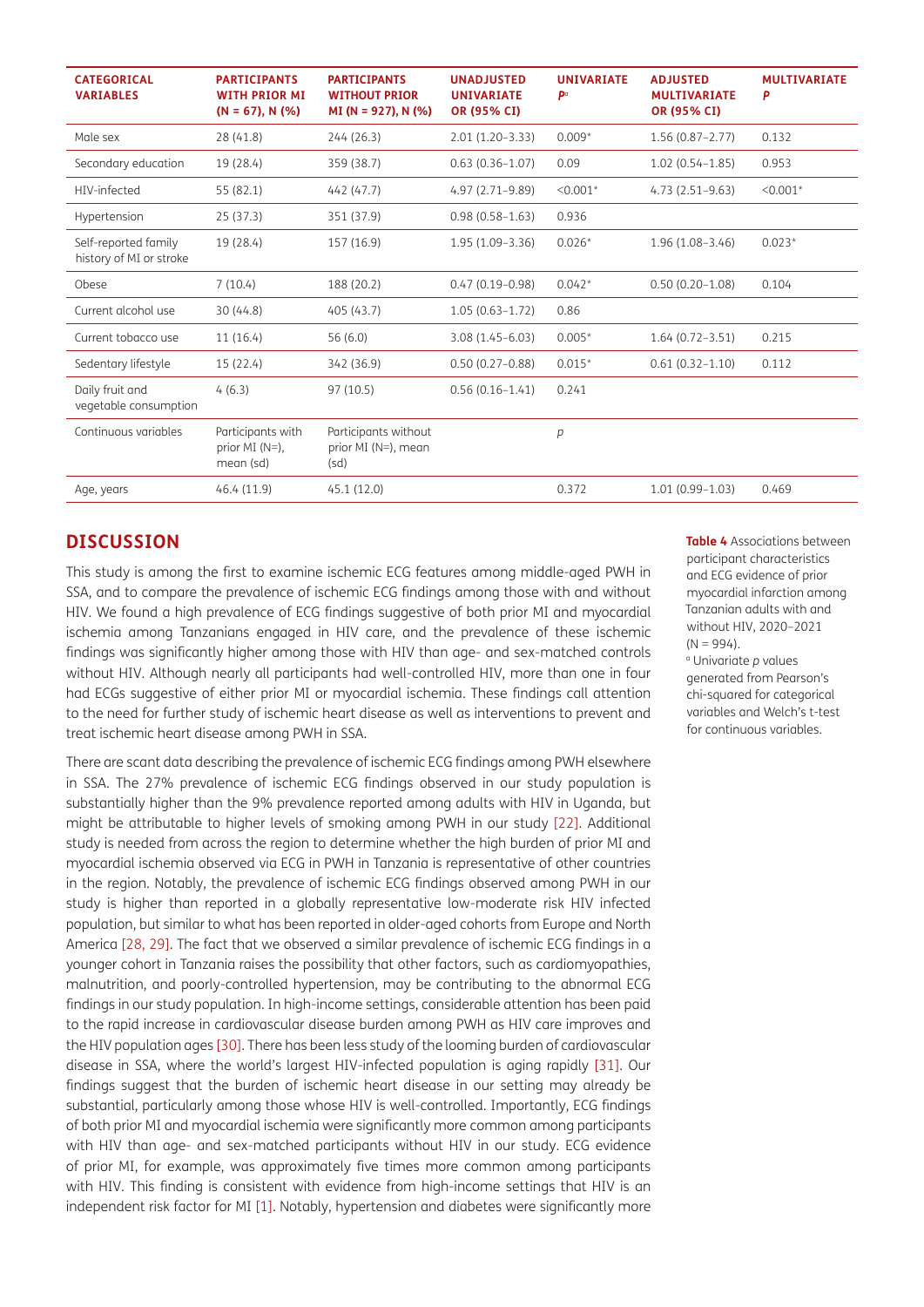| <b>CATEGORICAL</b><br><b>VARIABLES</b>                        | <b>PARTICIPANTS</b><br><b>WITH PRIOR MI</b><br>$(N = 55)$ , N $(\%)$ | <b>PARTICIPANTS</b><br><b>WITHOUT PRIOR</b><br>$MI(N = 442)$ , N (%) | <b>UNADJUSTED</b><br><b>UNIVARIATE</b><br>OR (95% CI) | <b>UNIVARIATE</b><br>pa | <b>ADJUSTED</b><br><b>MULTIVARIATE</b><br>OR (95% CI) | <b>MULTIVARIATE</b><br>P |
|---------------------------------------------------------------|----------------------------------------------------------------------|----------------------------------------------------------------------|-------------------------------------------------------|-------------------------|-------------------------------------------------------|--------------------------|
| Male sex                                                      | 25 (45.5%)                                                           | 111 (25.1%)                                                          | $2.48(1.39-4.41)$                                     | $0.002*$                | 2.08 (1.09-3.92)                                      | $0.025*$                 |
| Secondary education                                           | 13 (23.6%)                                                           | 103 (23.3%)                                                          | $1.03(0.51-1.94)$                                     | 0.939                   |                                                       |                          |
| HIV virologic<br>suppression (<200<br>copies/ml) <sup>b</sup> | 50 (94.3%)                                                           | 423 (95.7%)                                                          | $0.72(0.23 - 3.28)$                                   | 0.626                   |                                                       |                          |
| History of protease<br>inhibitor exposure                     | $2(3.6\%)$                                                           | 11 (2.5%)                                                            | $1.57(0.22 - 6.15)$                                   | 0.597                   |                                                       |                          |
| History of abacavir<br>exposure                               | $4(7.3\%)$                                                           | 11 (2.5%)                                                            | 3.13 (0.82-9.70)                                      | 0.090                   | 3.03 (0.78-9.73)                                      | 0.077                    |
| Hypertension                                                  | 22 (40.0%)                                                           | 150 (33.9%)                                                          | $1.30(0.72 - 2.30)$                                   | 0.377                   |                                                       |                          |
| Self-reported family<br>history of MI or stroke               | 16 (29.1%)                                                           | 80 (18.1%)                                                           | $1.86(0.97 - 3.45)$                                   | 0.063                   | $2.03(1.04 - 3.84)$                                   | $0.033*$                 |
| Obese                                                         | $6(10.9\%)$                                                          | 93 (21.0%)                                                           | $0.47(0.17 - 1.06)$                                   | 0.069                   | $0.54(0.20-1.26)$                                     | 0.186                    |
| Current alcohol use                                           | 28 (50.9%)                                                           | 214 (48.4%)                                                          | $1.10(0.63 - 1.95)$                                   | 0.730                   |                                                       |                          |
| Current tobacco use                                           | 10 (18.2%)                                                           | 39 (8.8%)                                                            | $2.31(1.03-4.82)$                                     | $0.044*$                | $1.52(0.63 - 3.44)$                                   | 0.325                    |
| Sedentary lifestyle                                           | 13 (23.6%)                                                           | 148 (33.5%)                                                          | $0.62(0.31 - 1.16)$                                   | 0.141                   |                                                       |                          |
| Daily fruit and<br>vegetable consumption                      | $4(7.3\%)$                                                           | 58 (13.1%)                                                           | $0.54(0.15 - 1.38)$                                   | 0.217                   |                                                       |                          |
| Continuous variables                                          | Participants with<br>prior MI ( $N = 55$ ),<br>mean (sd)             | Participants without<br>prior MI ( $N = 442$ ),<br>mean (sd)         |                                                       | р                       |                                                       |                          |
| Age, years                                                    | 46.3(12.3)                                                           | 45.3 (11.2)                                                          |                                                       | 0.581                   | $1.00(0.98 - 1.03)$                                   | 0.783                    |
| CD4, cells/mm <sup>3 c</sup>                                  | 445.8 (284.7)                                                        | 491.9 (258.7)                                                        |                                                       | 0.264                   |                                                       |                          |
| Years since HIV<br>diagnosis                                  | 5.3(4.2)                                                             | 5.7(4.3)                                                             |                                                       | 0.585                   |                                                       |                          |
| Duration of<br>antiretroviral therapy                         | 4.7(3.6)                                                             | 5.1(3.7)                                                             |                                                       | 0.454                   |                                                       |                          |

prevalent among participants without HIV, making the higher prevalence of ischemic ECG findings among participants with HIV all the more remarkable.

Of particular concern, just over 10% of participants with HIV had ECG evidence of prior MI but none of them were aware of a history of prior MI. This discrepancy suggests that there may be a large burden of silent or unrecognized MI among PWH in Tanzania. Prior study in Tanzania has demonstrated that under-diagnosis of MI is common [\[15\]](#page-11-10), due in part to inadequate physician training, a lack of diagnostic equipment, and limited patient understanding of the disease [\[13\]](#page-11-8). Given these limitations as well as the well-described association between HIV and subclinical atherosclerosis [\[32](#page-12-7)–[34\],](#page-12-8) the high prevalence of ECG findings suggestive of silent or unrecognized MI in our HIV-infected cohort is perhaps unsurprising. In our sub-analysis of participants with HIV, men and patients with a family history of cardiovascular disease were more likely to have ECG findings suggestive of prior MI, so special attention to these groups may be needed in MI screening programs for PWH in Tanzania. Given the preliminary evidence suggestive of a large burden of undiagnosed ischemic heart disease among PWH in our setting, interventions are needed to improve screening for ischemic heart disease and its risk factors. In the absence of routine echocardiography or cardiac magnetic resonance imaging, ECG screening combined with thorough history-taking and physical examination may be a costeffective approach for screening in resource-limited settings like Tanzania. Given the very low prevalence of prior MI among participants without HIV, our study was underpowered to assess differences in correlates of prior MI among those with and without HIV. A larger study is needed to determine whether there are significant differences in MI risk factors among adults with and without HIV in Tanzania.

<span id="page-8-0"></span>**Table 5** Associations between participant characteristics and ECG evidence of prior myocardial infarction among Tanzanian adults with HIV, 2020–2021 (N = 497). a Univariate *p* values generated from Pearson's chi-squared for categorical variables and Welch's t-test for continuous variables. **b** Viral load data not available for 2 of 497 participants. c CD4 data not available for 7 of 497 participants.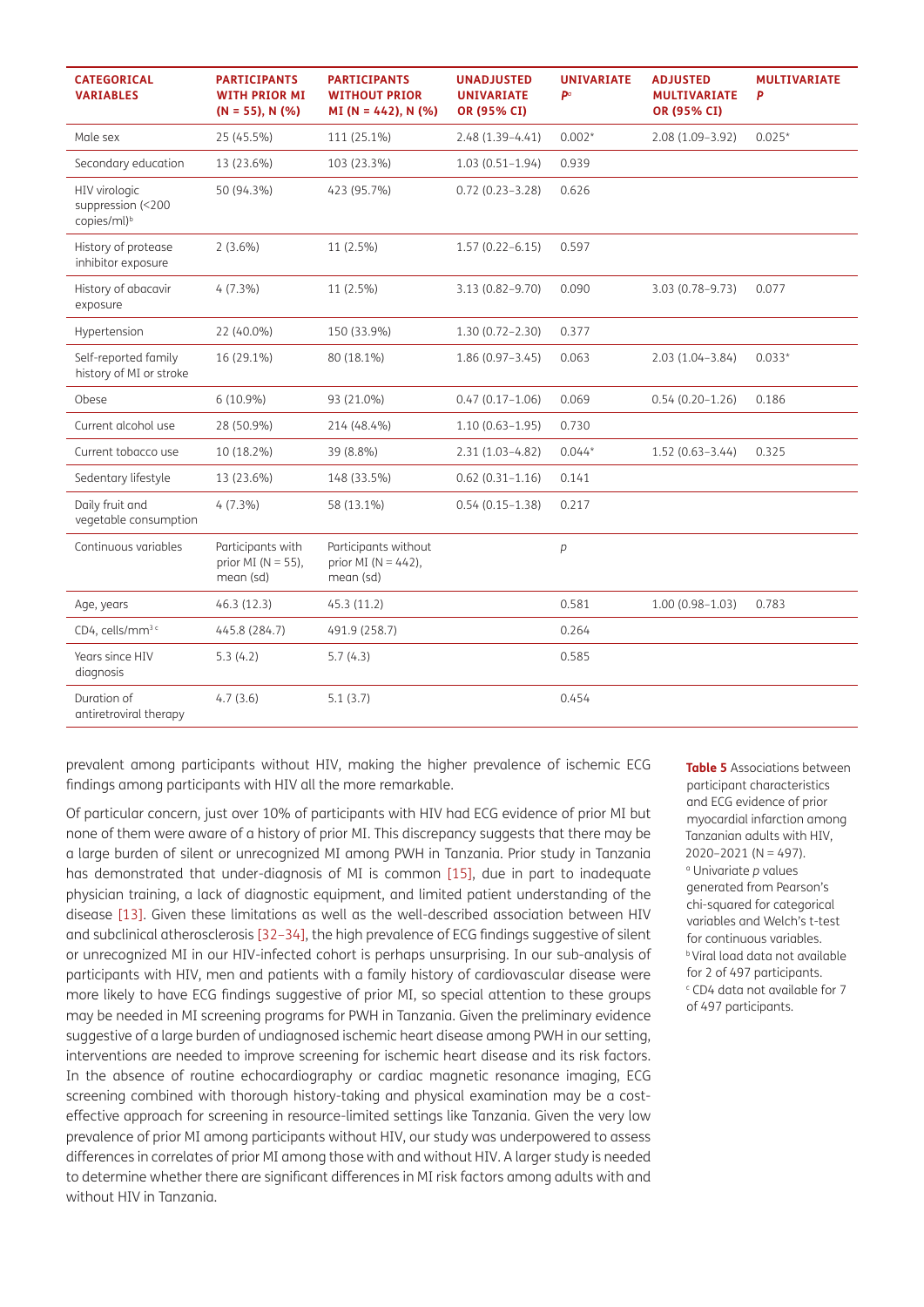Automated QTc prolongation was found in only 4% of participants with HIV, significantly less than what has been reported in similarly-aged adults with HIV in high-income settings [\[24\]](#page-12-0). For example, studies in high-income settings have reported a prevalence of 9 to 20% among PWH [\[35](#page-12-9)[–37\].](#page-12-10) Lower prevalence of prolonged QTc in Tanzania could be due to less frequent use of QTc prolonging medications in this settings. Further study is warranted to determine whether QTc prolongation is indeed rare among PWH elsewhere in SSA and to identify risk factors for prolonged QTc among PWH in the region.

This study had several limitations. First, we enrolled participants with HIV from those who were actively engaged in HIV care; thus, our findings may not be generalizable to patients with undiagnosed HIV or those who are not engaged in care. Men, who tend to be under-represented among those seeking HIV care in SSA [\[38\]](#page-12-11), were also under-represented in our study. Patients who have already died of HIV-related causes (including MI) would also be underrepresented in our sample. Patients not routinely engaged in care would be less likely to be tested for MI or secondary risk factors. Secondly, we recruited age- and sex-matched participants without HIV from those seeking routine care in the same community, but there were likely other important differences between participants with and without HIV which may have confounded our results. For example, hypertension and diabetes were more common among participants without HIV, which may have led to an underestimation of the effect of HIV on MI risk in our study. Furthermore, because routine non-HIV care in Tanzania generally requires out-of-pocket charges, participants without HIV may have been more socioeconomically advantaged than those with HIV [\[39](#page-12-12), [40\].](#page-12-13) Notably, participants without HIV had higher levels of education attainment at baseline ([Table 1\)](#page-5-0), and since education is associated with different lifestyle behaviors and health outcomes, it could explain the lower rates of ischemic ECG findings in our participants without HIV. Importantly, although several differences did exist between participants with and without HIV, account for potential confounders individually did not substantially attenuate the observed association between HIV and ischemic ECG findings in our sensitivity analyses. Thirdly, although we used universal guidelines to define ECG evidence of myocardial ischemia and prior MI [\[16\],](#page-11-11) ECG findings such as Q waves have limited sensitivity (66–90%) and specificity (85%– 90%) for detecting ischemic heart disease when compared to more advanced modalities such as cardiac magnetic resonance imaging [\[40](#page-12-13), [41\].](#page-12-14) Unfortunately, given resource limitations at our study site, obtaining cardiac magnetic resonance imaging, echocardiography, and coronary angiography for our participants was not possible. As access to these modalities improves in Tanzania, additional study will be needed to further characterize ischemic heart disease in this population. Nevertheless, even in the absence of known prior MI, pathologic Q waves have been shown to be strongly predictive of future MI and death [42], highlighting the need for interventions to prevent future cardiovascular events in our study population. Furthermore, we only had access to participants' most recent CD4 and viral load data; analysis of longitudinal data including CD4 nadir and cumulative viral load may have identified additional predictors of ischemic ECG findings. Finally, our study may have been under-powered to identify all possible predictors of prior MI among study participants. We observed an association between abacavir exposure and prior MI, for instance, and this association may have been statistically significant with a larger sample size.

#### **CONCLUSION**

In conclusion, among a cohort of Tanzanian adults engaged in HIV care, ECG findings suggestive of prior MI and myocardial ischemia were common. Ischemic ECG findings were significantly more common among adults with HIV than age- and sex-matched adults without HIV. Further study is needed to describe the burden of ischemic heart disease among PWH in SSA, and interventions are needed to improve prevention, screening, and care for MI among Tanzanians with HIV.

#### **FUNDING INFORMATION**

Duke University Center for AIDS Research, an NIH funded program (P30 AI064518, awarded to JTH).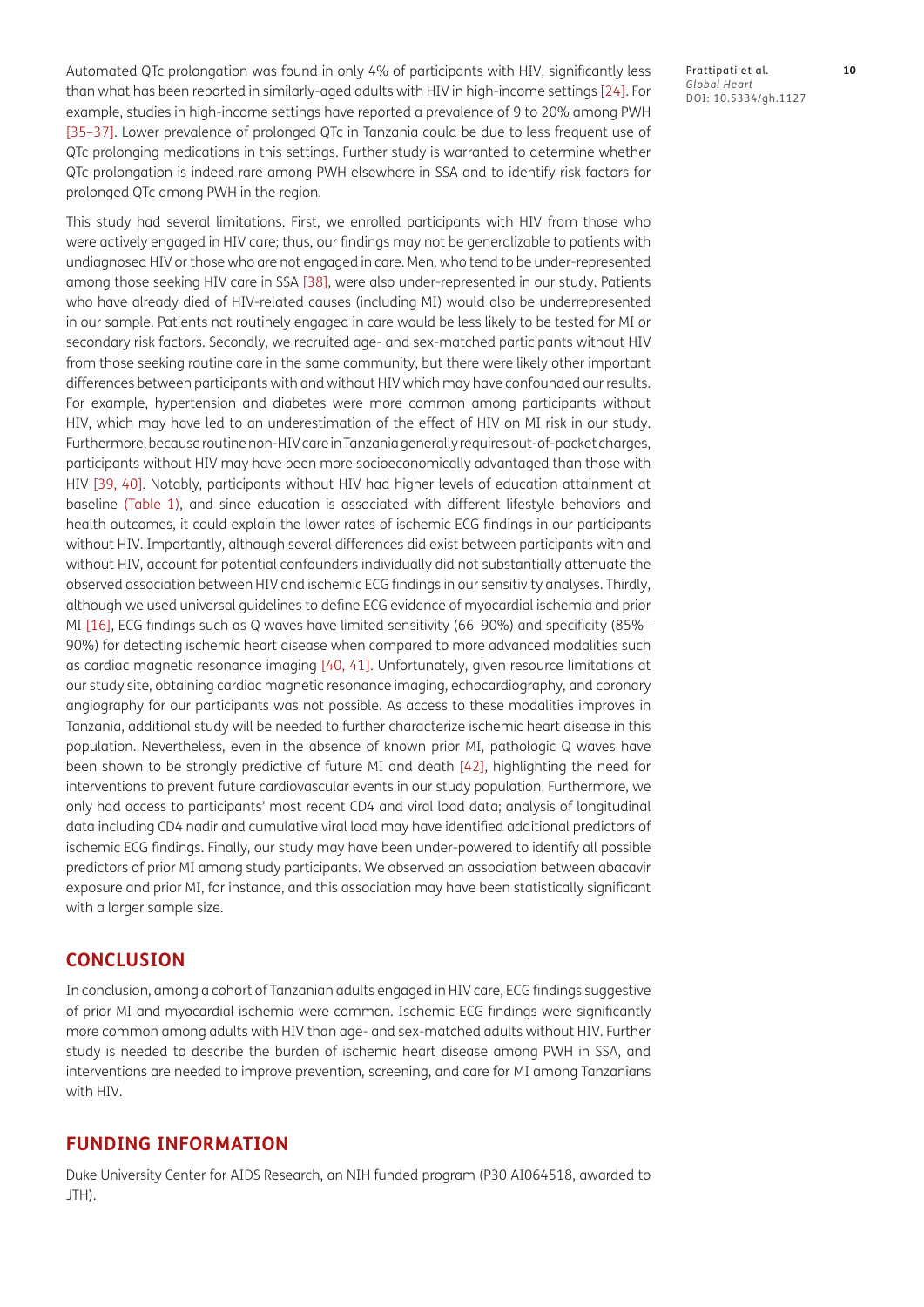## **COMPETING INTERESTS**

JTH's and ATL's institution received funds from Abbott Point-of-Care and Roche Diagnostics for studies in which they were co-investigators.

#### **AUTHOR CONTRIBUTIONS**

FMS, SJU, BTM, GSB, and JTH conceived the study; AR, NLO, JTH developed the study methodology; SP and JTH conducted the data analysis; TGT, GLK, and JJM collected the study data and enrolled participants; SP, TGT, GLK, and JJM conducted data quality analysis and assurance; AVM, LAC, SWG, ATL, FMS, and JTH interpreted study ECGs; SP, JTH, NLO, and AR wrote the original manuscript draft; all others reviewed and edited the manuscript for critical scientific content; JTH, BTM, FMS, and GSB supervised the study; JTH obtained funding for the study.

## <span id="page-10-0"></span>**AUTHOR AFFILIATIONS**

**Sainikitha Prattipati**[orcid.org/0000-0003-4470-6120](https://orcid.org/0000-0003-4470-6120) Duke Global Health Institute, Durham, North Carolina, USA **Francis M. Sakita, MD** [orcid.org/0000-0001-5879-6564](https://orcid.org/0000-0001-5879-6564) Kilimanjaro Christian Medical Centre, Moshi, TZ; Kilimanjaro Christian Medical University College, Moshi, TZ **Tumsifu G. Tarimo** Kilimanjaro Christian Medical Centre, Moshi, TZ **Godfrey L. Kweka, CO** [orcid.org/0000-0002-4939-0682](https://orcid.org/0000-0002-4939-0682) Kilimanjaro Christian Medical Centre, Moshi, TZ **Jerome J. Mlangi** Kilimanjaro Christian Medical Centre, Moshi, TZ **Amedeus V. Maro** Kilimanjaro Christian Medical Centre, Moshi, TZ **Lauren A. Coaxum, MD** Division of Emergency Medicine, Duke University School of Medicine, Durham, North Carolina, USA **Sophie W. Galson, MD** [orcid.org/0000-0003-4709-6006](https://orcid.org/0000-0003-4709-6006) Division of Emergency Medicine, Duke University School of Medicine, Durham, North Carolina, USA **Alexander T. Limkakeng, MD** [orcid.org/0000-0002-9822-5595](https://orcid.org/0000-0002-9822-5595) Division of Emergency Medicine, Duke University School of Medicine, Durham, North Carolina, USA Anzibert Rugakingira **D** [orcid.org/0000-0002-1133-9494](https://orcid.org/0000-0002-1133-9494) Tanzania Ministry of Health, Community Development, Gender, Elderly and Children. Dodoma, TZ **Sarah J. Urasa, MD**[orcid.org/0000-0003-2590-7082](https://orcid.org/0000-0003-2590-7082) Kilimanjaro Christian Medical Centre, Moshi, TZ; Kilimanjaro Christian Medical University College, Moshi, TZ **Nwora L. Okeke, MD** [orcid.org/0000-0003-4456-0176](https://orcid.org/0000-0003-4456-0176) Department of Infectious Disease, Duke University School of Medicine, Durham, North Carolina, USA **Blandina T. Mmbaga, MD, PhD** [orcid.org/0000-0002-5550-1916](https://orcid.org/0000-0002-5550-1916) Kilimanjaro Christian Medical Centre, Moshi, TZ; Kilimanjaro Christian Medical University College, Moshi, TZ; Kilimanjaro Christian Research Institute, Moshi, TZ **Gerald S. Bloomfield, MD, MPH**[orcid.org/0000-0002-7176-1611](https://orcid.org/0000-0002-7176-1611) Duke Global Health Institute, Durham, North Carolina, USA; Division of Cardiology, Duke University School of Medicine, Durham, North Carolina, USA; Duke Clinical Research Institute, Durham, North Carolina, USA **Julian T. Hertz, MD, MScGH**[orcid.org/0000-0002-7396-4789](https://orcid.org/0000-0002-7396-4789) Duke Global Health Institute, Durham, North Carolina, USA; Division of Emergency Medicine, Duke University School of Medicine, Durham, North Carolina, USA

## **REFERENCES**

- <span id="page-10-1"></span>1. **Shah ASV, Stelzle D, Lee KK,** et al. Global Burden of Atherosclerotic Cardiovascular Disease in People Living With HIV. *Circulation*. 2018; 138(11): 1100–12. DOI: [https://doi.org/10.1161/](https://doi.org/10.1161/CIRCULATIONAHA.117.033369) [CIRCULATIONAHA.117.033369](https://doi.org/10.1161/CIRCULATIONAHA.117.033369)
- <span id="page-10-2"></span>2. **Subramanian S, Tawakol A, Burdo TH,** et al. Arterial inflammation in patients with HIV. *JAMA*. 2012; 308(4): 379–86. DOI: <https://doi.org/10.1001/jama.2012.6698>
- <span id="page-10-3"></span>3. **Grinspoon S, Carr A.** Cardiovascular risk and body-fat abnormalities in HIV-infected adults. *N Engl J Med*. 2005; 352(1): 48–62. DOI:<https://doi.org/10.1056/NEJMra041811>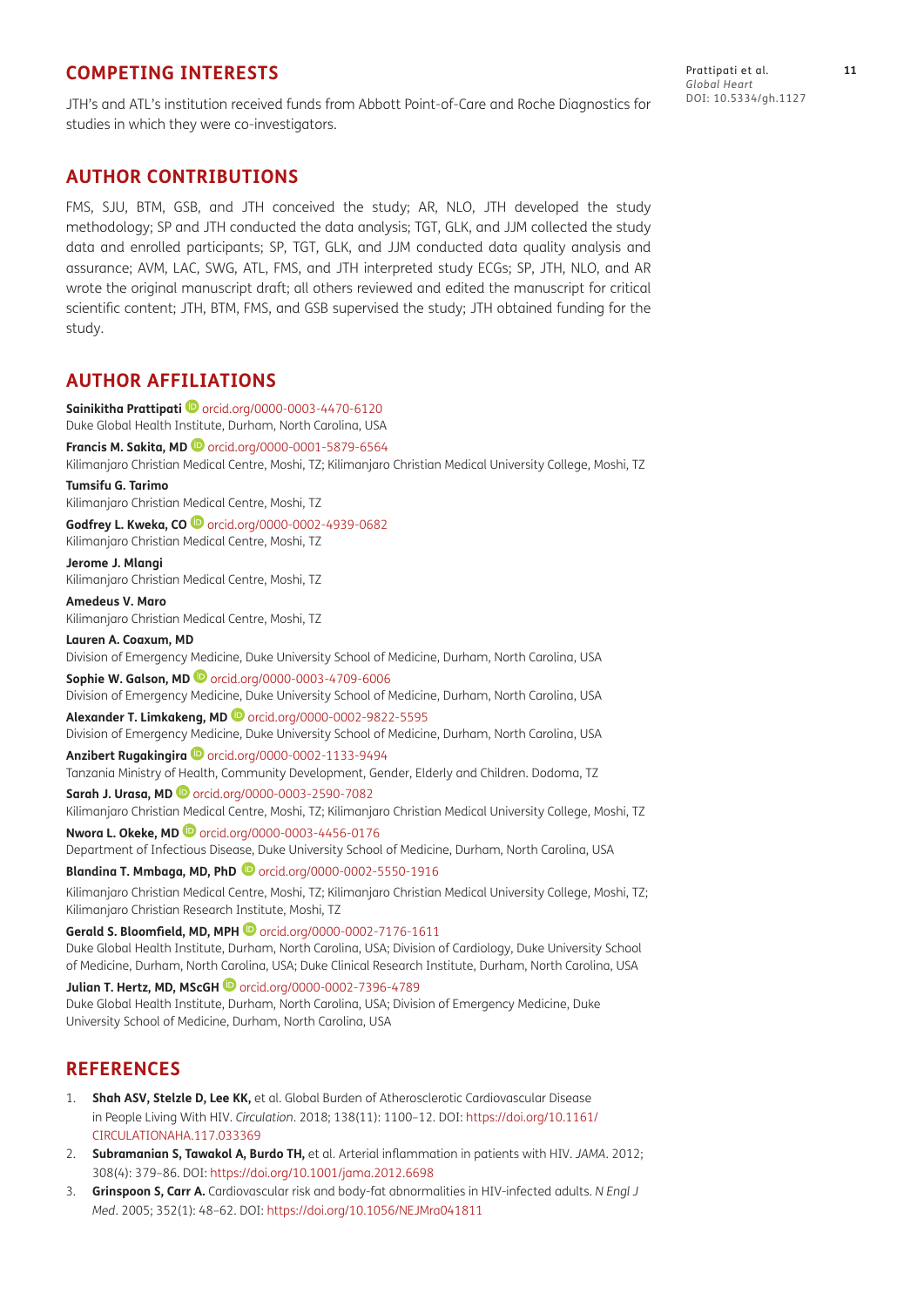- <span id="page-11-0"></span>4. **Mocroft A, Reiss P, Gasiorowski J,** et al. Serious fatal and nonfatal non-AIDS-defining illnesses in Europe. *J Acquir Immune Defic Syndr*. 2010; 55(2): 262–70. DOI: [https://doi.org/10.1097/](https://doi.org/10.1097/QAI.0b013e3181e9be6b) [QAI.0b013e3181e9be6b](https://doi.org/10.1097/QAI.0b013e3181e9be6b)
- 5. **Croxford S, Kitching A, Desai S,** et al. Mortality and causes of death in people diagnosed with HIV in the era of highly active antiretroviral therapy compared with the general population: An analysis of a national observational cohort. *Lancet Public Health*. 2017; 2(1): e35–e46. DOI: [https://doi.](https://doi.org/10.1016/S2468-2667(16)30020-2) [org/10.1016/S2468-2667\(16\)30020-2](https://doi.org/10.1016/S2468-2667(16)30020-2)
- <span id="page-11-1"></span>6. **Smith CJ, Ryom L, Weber R,** et al. Trends in underlying causes of death in people with HIV from 1999 to 2011 (D:A:D): A multicohort collaboration. *Lancet*. 2014; 384(9939): 241–8. DOI: [https://doi.](https://doi.org/10.1016/S0140-6736(14)60604-8) [org/10.1016/S0140-6736\(14\)60604-8](https://doi.org/10.1016/S0140-6736(14)60604-8)
- <span id="page-11-2"></span>7. Global, regional, and national age-sex-specific mortality for 282 causes of death in 195 countries and territories, 1980-2017: A systematic analysis for the Global Burden of Disease Study 2017. *Lancet (London, England)*. 2018; 392(10159): 1736–88. DOI: [https://doi.org/10.1016/S0140-6736\(18\)32203-](https://doi.org/10.1016/S0140-6736(18)32203-7) [7](https://doi.org/10.1016/S0140-6736(18)32203-7)
- <span id="page-11-3"></span>8. **Hertz JT, Reardon JM, Rodrigues CG,** et al. Acute myocardial infarction in sub-Saharan Africa: The need for data. *PLoS One*. 2014; 9(5): e96688. DOI: <https://doi.org/10.1371/journal.pone.0096688>
- <span id="page-11-4"></span>9. **Hyle EP, Mayosi BM, Middelkoop K,** et al. The association between HIV and atherosclerotic cardiovascular disease in sub-Saharan Africa: A systematic review. *BMC Public Health*. 2017; 17(1): 954. DOI: <https://doi.org/10.1186/s12889-017-4940-1>
- <span id="page-11-5"></span>10. **Sliwa K, Carrington MJ, Becker A, Thienemann F, Ntsekhe M, Stewart S.** Contribution of the human immunodeficiency virus/acquired immunodeficiency syndrome epidemic to de novo presentations of heart disease in the Heart of Soweto Study cohort. *Eur Heart J*. 2012; 33(7): 866–74. DOI: [https://doi.](https://doi.org/10.1093/eurheartj/ehr398) [org/10.1093/eurheartj/ehr398](https://doi.org/10.1093/eurheartj/ehr398)
- <span id="page-11-6"></span>11. **Buggey J, Yun L, Hung CL,** et al. HIV and pericardial fat are associated with abnormal cardiac structure and function among Ugandans. *Heart*. 2020; 106(2): 147–53. DOI: [https://doi.org/10.1136/](https://doi.org/10.1136/heartjnl-2019-315346) [heartjnl-2019-315346](https://doi.org/10.1136/heartjnl-2019-315346)
- <span id="page-11-7"></span>12. **Durand M, Sheehy O, Baril JG, Lelorier J, Tremblay CL.** Association between HIV infection, antiretroviral therapy, and risk of acute myocardial infarction: A cohort and nested case-control study using Quebec's public health insurance database. *J Acquir Immune Defic Syndr*. 2011; 57(3): 245–53. DOI: <https://doi.org/10.1097/QAI.0b013e31821d33a5>
- <span id="page-11-8"></span>13. **Hertz JT, Kweka GL, Manavalan P, Watt MH, Sakita FM.** Provider-perceived barriers to diagnosis and treatment of acute coronary syndrome in Tanzania: A qualitative study. *Int Health*. 2019; 12(2): 148–54. DOI: <https://doi.org/10.1093/inthealth/ihz061>
- <span id="page-11-9"></span>14. **Hertz JT, Kweka GL, Bloomfield GS,** et al. Patterns of Emergency Care for Possible Acute Coronary Syndrome Among Patients with Chest Pain or Shortness of Breath at a Tanzanian Referral Hospital. *Glob Heart*. 2020; 15(1): 9. DOI: <https://doi.org/10.5334/gh.402>
- <span id="page-11-10"></span>15. **Hertz JT, Sakita FM, Kweka GL,** et al. Acute myocardial infarction under-diagnosis and mortality in a Tanzanian emergency department: A prospective observational study. *Am Heart J*. 2020; 226: 214–21. DOI: <https://doi.org/10.1016/j.ahj.2020.05.017>
- <span id="page-11-11"></span>16. **Thygesen K, Alpert JS, Jaffe AS,** et al. Fourth Universal Definition of Myocardial Infarction (2018). *Glob Heart*. 2018; 13(4): 305–38. DOI:<https://doi.org/10.1016/j.gheart.2018.08.004>
- <span id="page-11-12"></span>17. **Ogunmodede JA, Kolo PM, Katibi IA, Salami AK, Omotoso A.** Structural echocardiographic abnormalities seen in HIV/AIDS patients are independent of cd4 count. *Niger J Clin Pract*. 2017; 20(6): 716–23. DOI: <https://doi.org/10.4103/1119-3077.208954>
- <span id="page-11-15"></span>18. **Ogunmola OJ, Oladosu YO, Olamoyegun MA.** QTc interval prolongation in HIV-negative versus HIV-positive subjects with or without antiretroviral drugs. *Annals of African medicine*. 2015; 14(4): 169–76. DOI: <https://doi.org/10.4103/1596-3519.152072>
- 19. **Hamadou B, Ngweth MN, Fotso MM,** et al. Echocardiographic and electrocardiographic abnormalities in adults living with human immunodeficiency virus: A cross-sectional study in the Yaoundé Central Hospital, Cameroon. *Cardiovasc Diagn Ther*. 2017; 7(6): 607–15. DOI: [https://doi.org/10.21037/](https://doi.org/10.21037/cdt.2017.10.12) [cdt.2017.10.12](https://doi.org/10.21037/cdt.2017.10.12)
- 20. **Njoku PO, Ejim EC, Anisiuba BC, Ike SO, Onwubere BJ.** Electrocardiographic findings in a crosssectional study of human immunodeficiency virus (HIV) patients in Enugu, south-east Nigeria. *Cardiovasc J Afr*. 2016; 27(4): 252–7. DOI:<https://doi.org/10.5830/CVJA-2016-007>
- <span id="page-11-13"></span>21. **Roozen GVT, Meel R, Peper J,** et al. Electrocardiographic and echocardiographic abnormalities in urban African people living with HIV in South Africa. *PLoS One*. 2021; 16(2): e0244742. DOI: [https://](https://doi.org/10.1371/journal.pone.0244742) [doi.org/10.1371/journal.pone.0244742](https://doi.org/10.1371/journal.pone.0244742)
- <span id="page-11-14"></span>22. **Kentoffio K, Albano A, Koplan B,** et al. Electrocardiographic Evidence of Cardiac Disease by Sex and HIV Serostatus in Mbarara, Uganda. *Global heart*. 2019; 14(4): 395–7. DOI: [https://doi.org/10.1016/j.](https://doi.org/10.1016/j.gheart.2019.08.007) [gheart.2019.08.007](https://doi.org/10.1016/j.gheart.2019.08.007)
- <span id="page-11-16"></span>23. **Chastain DB, Veve MP, Wagner JL.** Abnormal QTc syndrome in HIV-infected patients: a systematic review of prevalence and risk factors. *Antivir Ther*. 2019; 24(6): 459–65. DOI: [https://doi.org/10.3851/](https://doi.org/10.3851/IMP3335) [IMP3335](https://doi.org/10.3851/IMP3335)